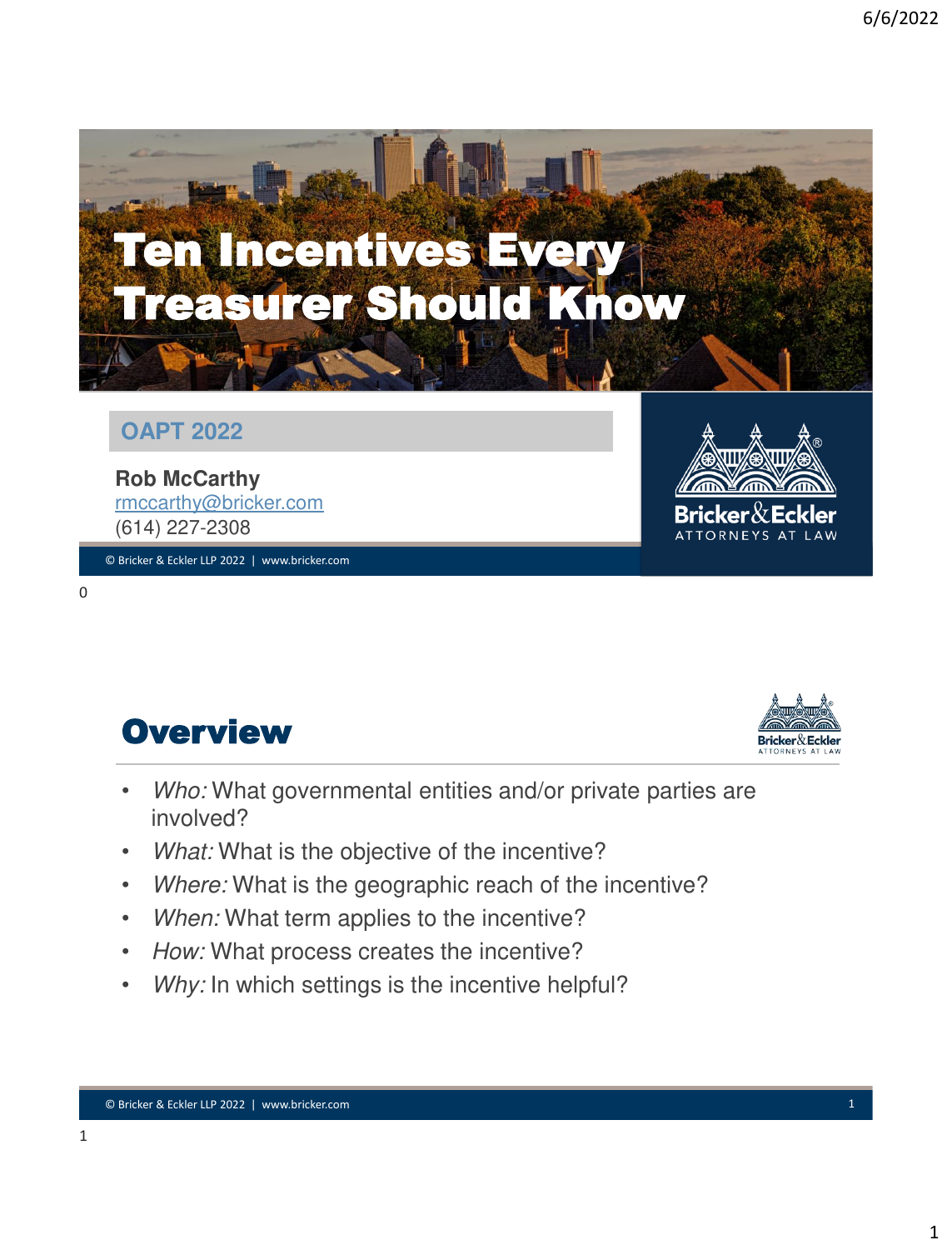## CIC



- *Who:* Typically formed by local political subdivisions
- *What:* Non-profit corporation that can support development
- *Where: N/A; typically focused on forming subdivision*
- *When:* No specified term
- *How:* Filing of articles with SOS; Board creation; designation
- *Why:* To assist with land acquisition and disposal for development without public sale requirements, including with respect to purchase price; borrow money/issue debt; facilitate projects; often used for industrial parks

# Example CIC

Pickaway Progress Partnership

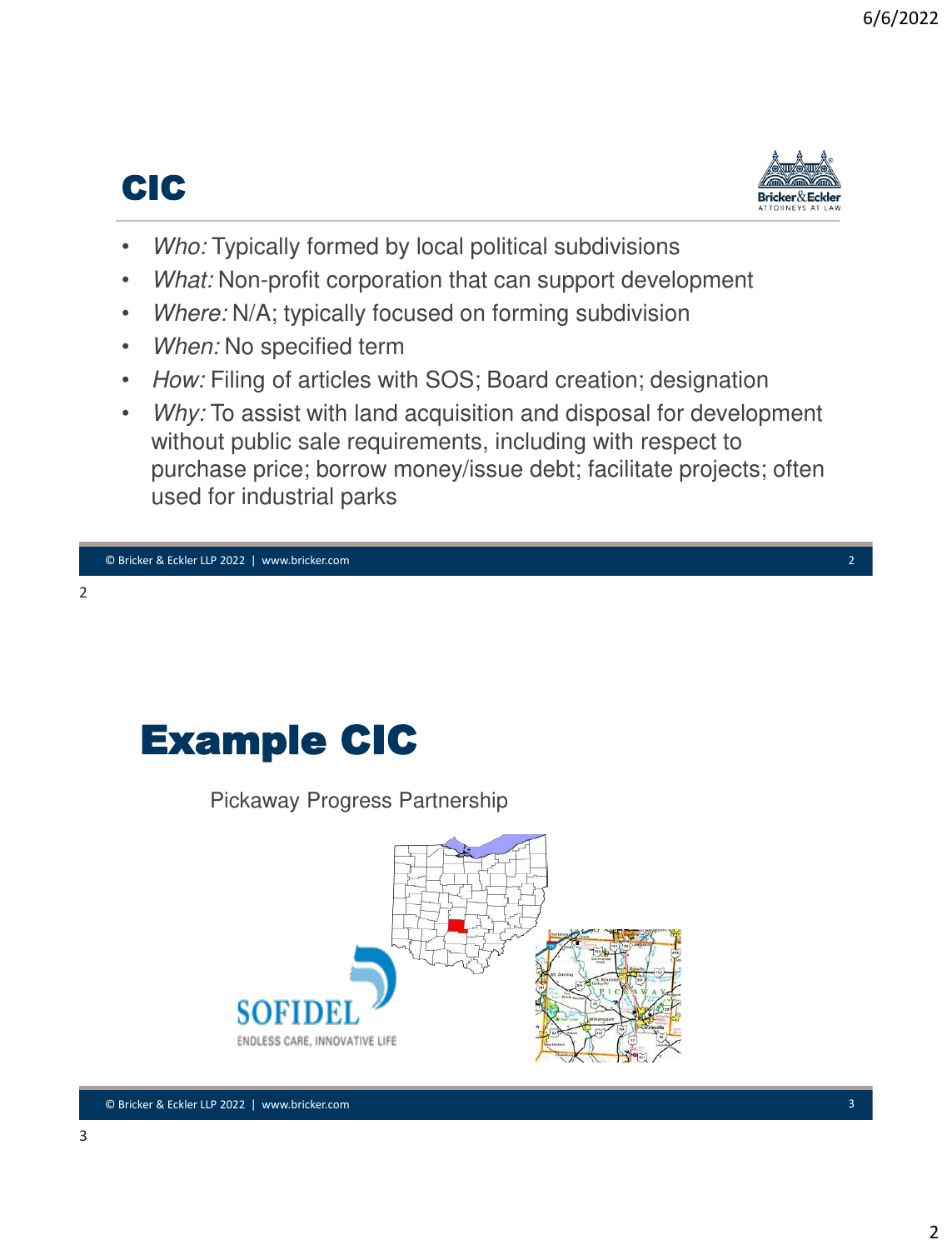## CRA



Bricker & Eckler

- *Who:* Counties, municipalities, and property owners
- *What:* Property tax abatement
- *Where:* In areas determined to need redevelopment support
- When: 15 years/100%; over 50% requires schools
- *How:* Housing survey; ODOD; application and agreement
- Why: Lower property taxes to incentivize development

Example CRA

- City of Lakewood
- Affordability component
- Address new housing shortage
- Increase tax base
- Enhance City gateway

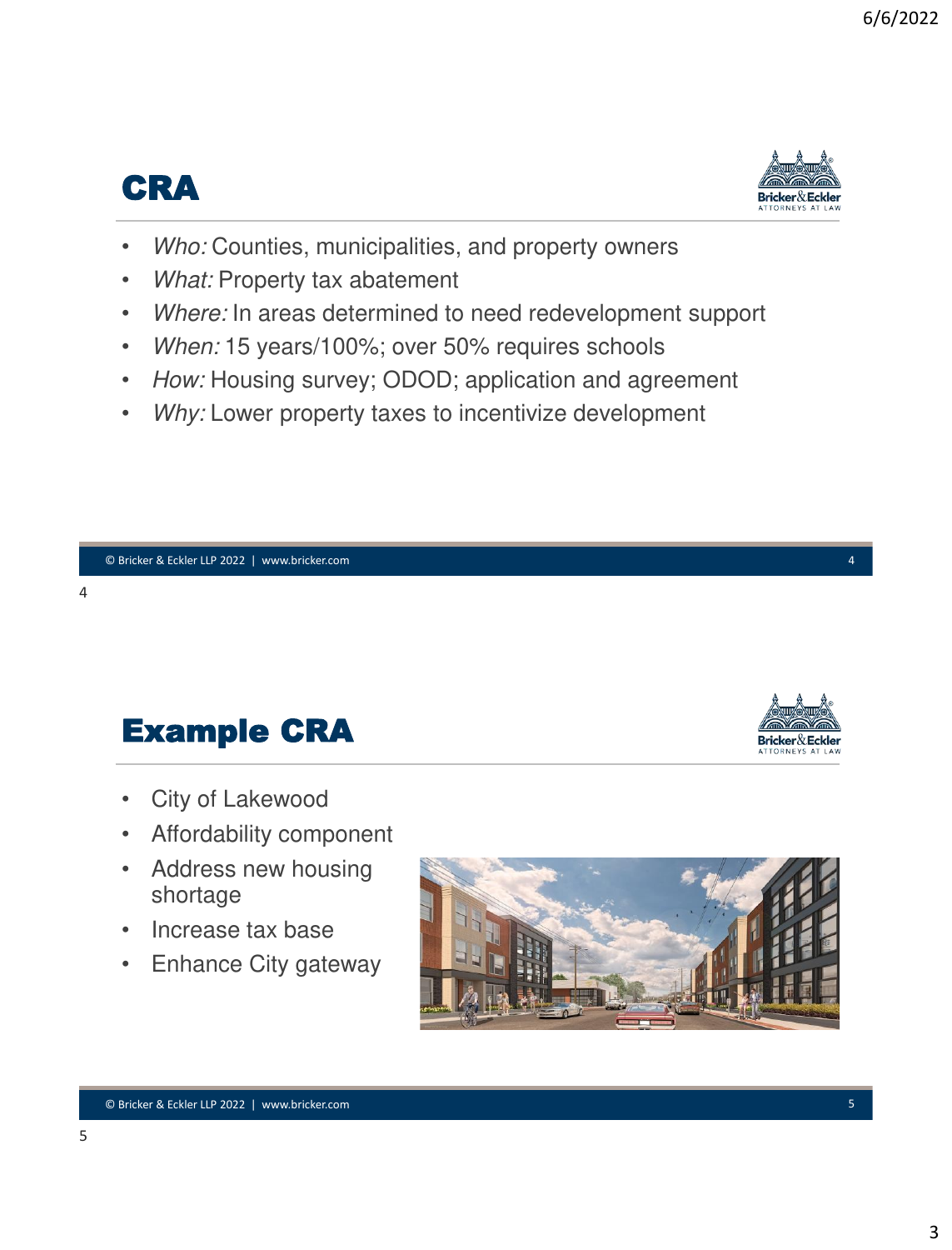## DRD



- *Who:* Municipality
- *What:* Divert increases in property tax revenue for public and private improvements and services
- *Where:* Designated parcels or district with historic building
- *When:* 10/30; 70%
- *How:* Legislation, economic development plan
- *Why:* Mechanism to support redevelopment of historic downtowns

# Example DRD

- Portsmouth formed four DRDs in historic neighborhoods across the city
- Grants to historic buildings
- Loans for rehabilitation
- Investment in infrastructure
- Contributions to non-profits

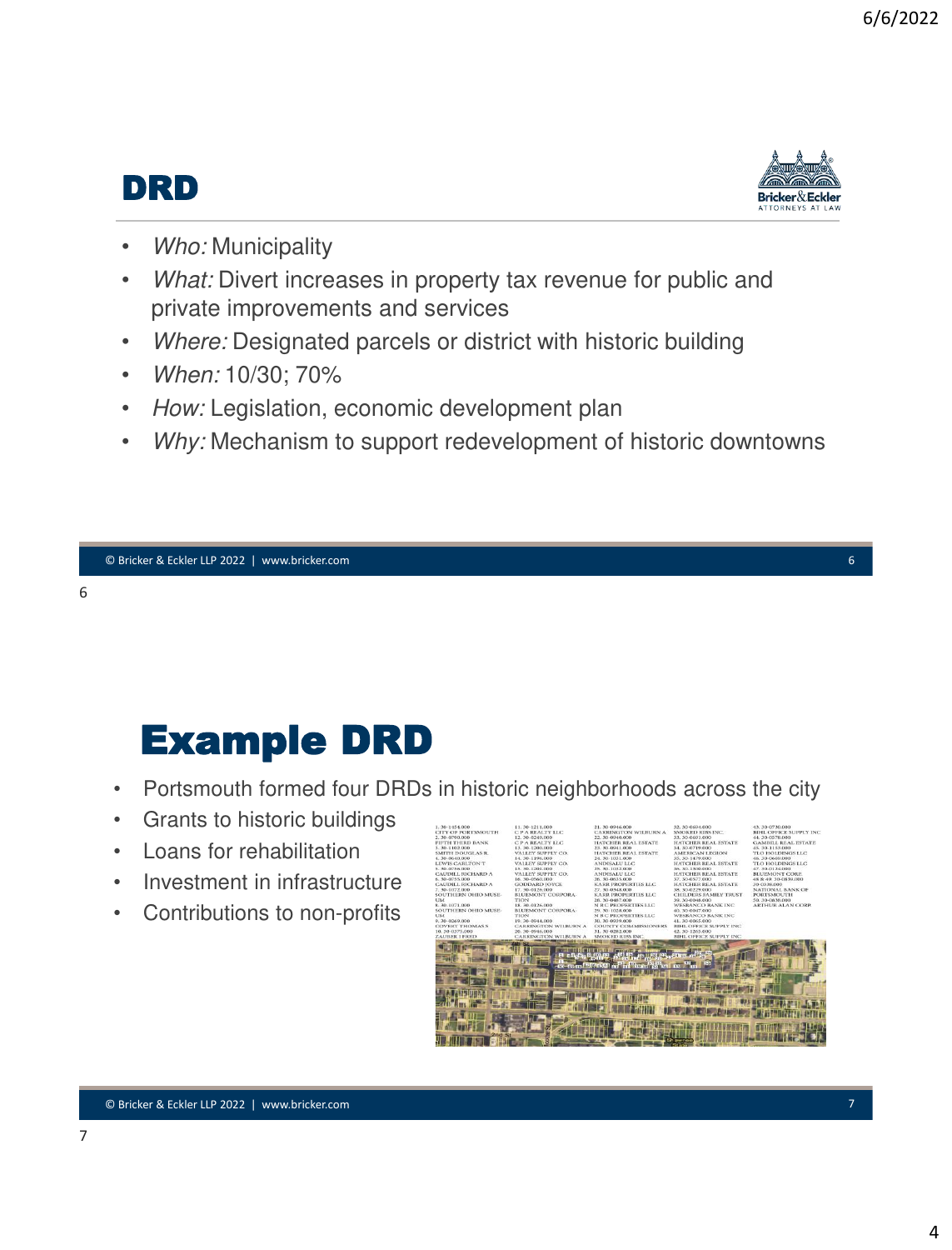



- *Who:* Counties and some municipalities; specified property owners
- *What:* Property tax abatement; includes personal property
- *Where:* Designated parcels of property within the county/municipality
- *When:* Varies (10/75 most common)
- *How:* Area designated; agreement negotiated
- *Why:* To stimulate certain development



© Bricker & Eckler LLP 2022 | www.bricker.com © Bricker & Eckler LLP 2021 | www.bricker.com 9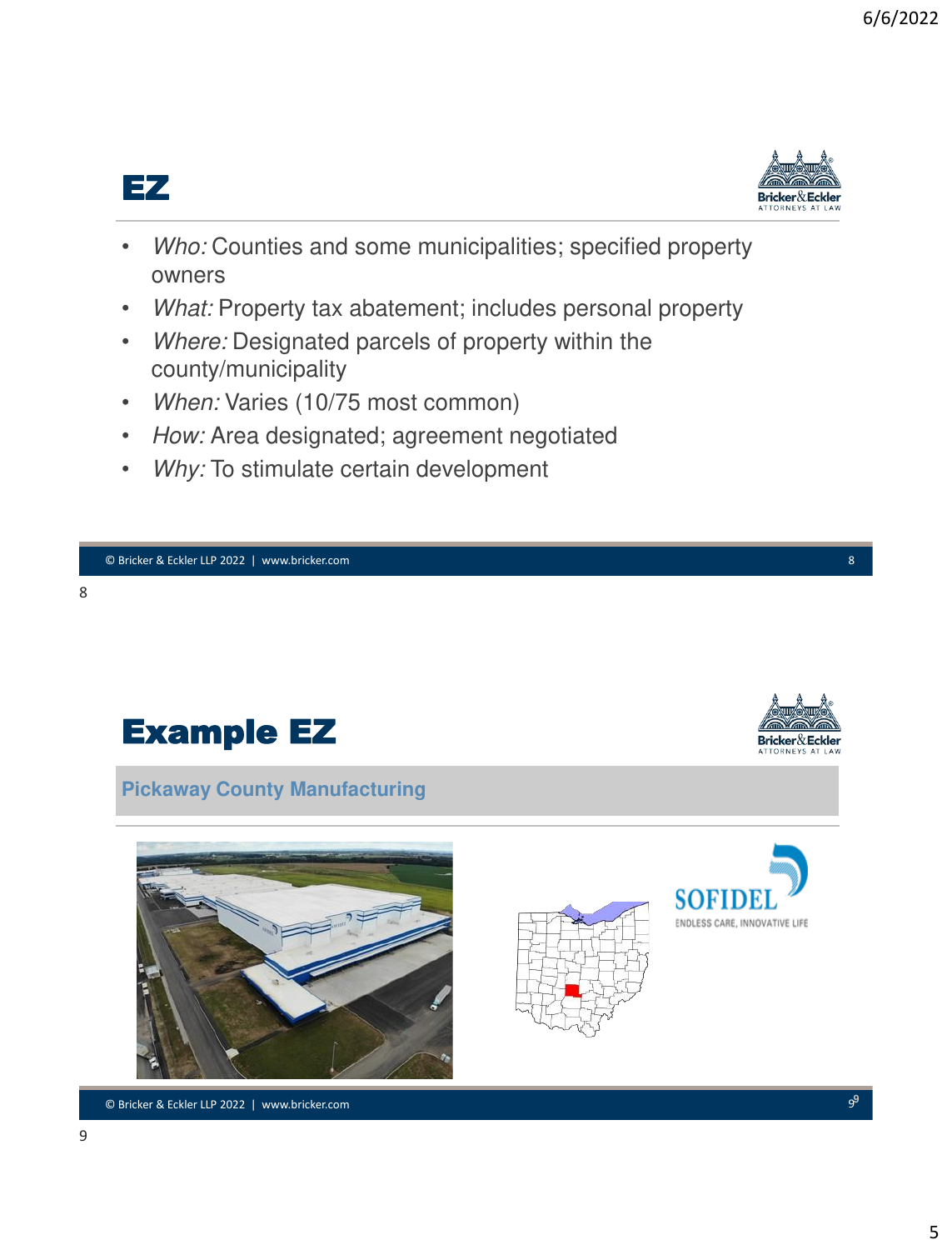## JEDD/JEDZ



- *Who:* Municipality and township with petition of business and property owners
- *What:* Establish municipal income tax on unincorporated territory to fund services and infrastructure enhancements
- *Where:* Specified parcels
- *When:* Not specified in statute; typically has renewable term
- *How:* Petition, agreement, establishment of board
- *Why:* To support additional development without annexation

© Bricker & Eckler LLP 2022 | www.bricker.com © Bricker & Eckler LLP 2021 | www.bricker.com 10

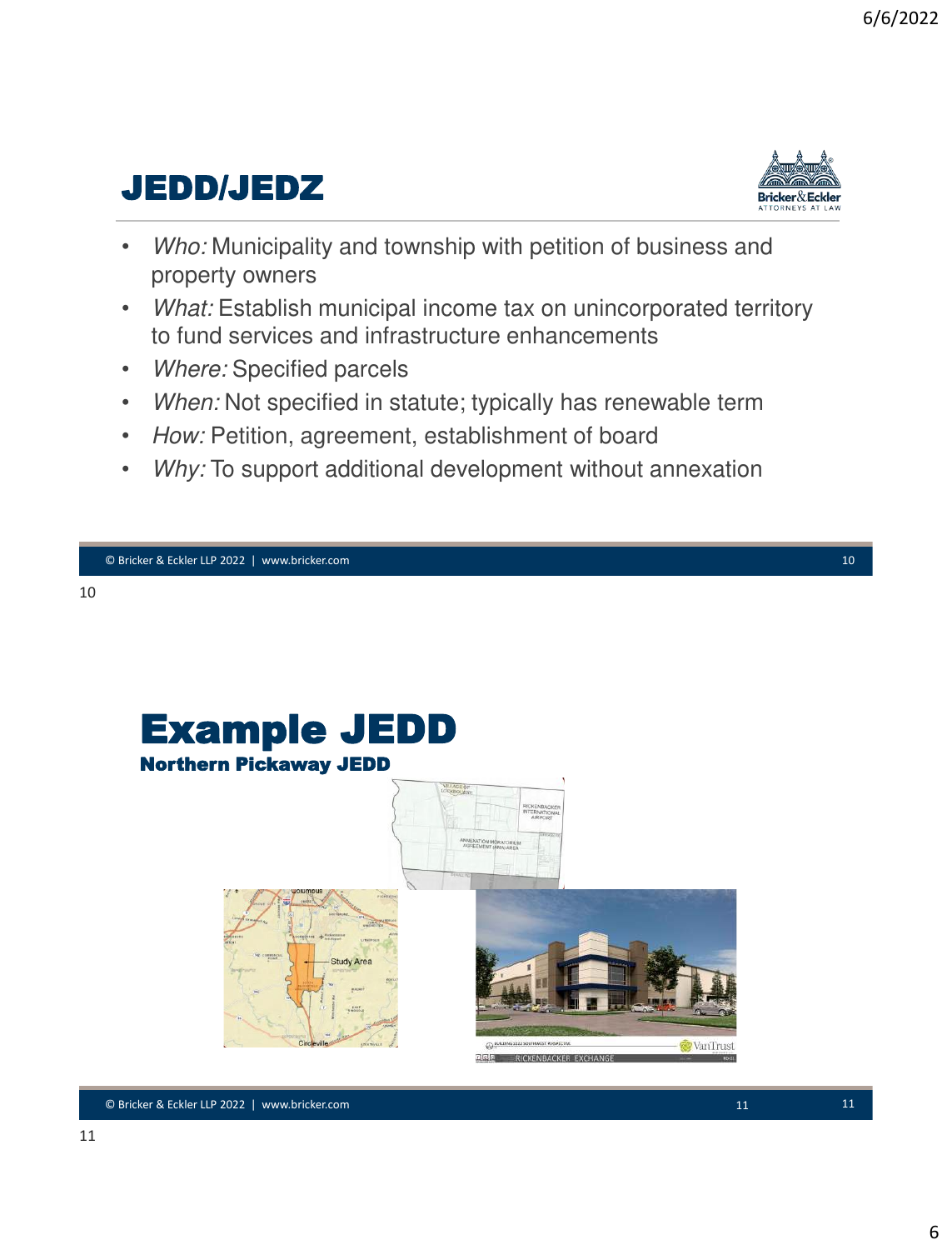



- *Who:* Counties, municipalities, townships, and property owners
- *What:* New governmental entity to impose community development charges and finance community facilities
- *Where:* Specified parcels
- *When:* No statutory limit; typically useful life of financed facilities or ongoing
- *How:* Petition, legislation, declaration
- *Why:* To finance construction and operation of new infrastructure

#### 12

# Example NCA

Four charges:

- Assessed valuation charge
- Debt service
- Retail charge
- Hotel charge

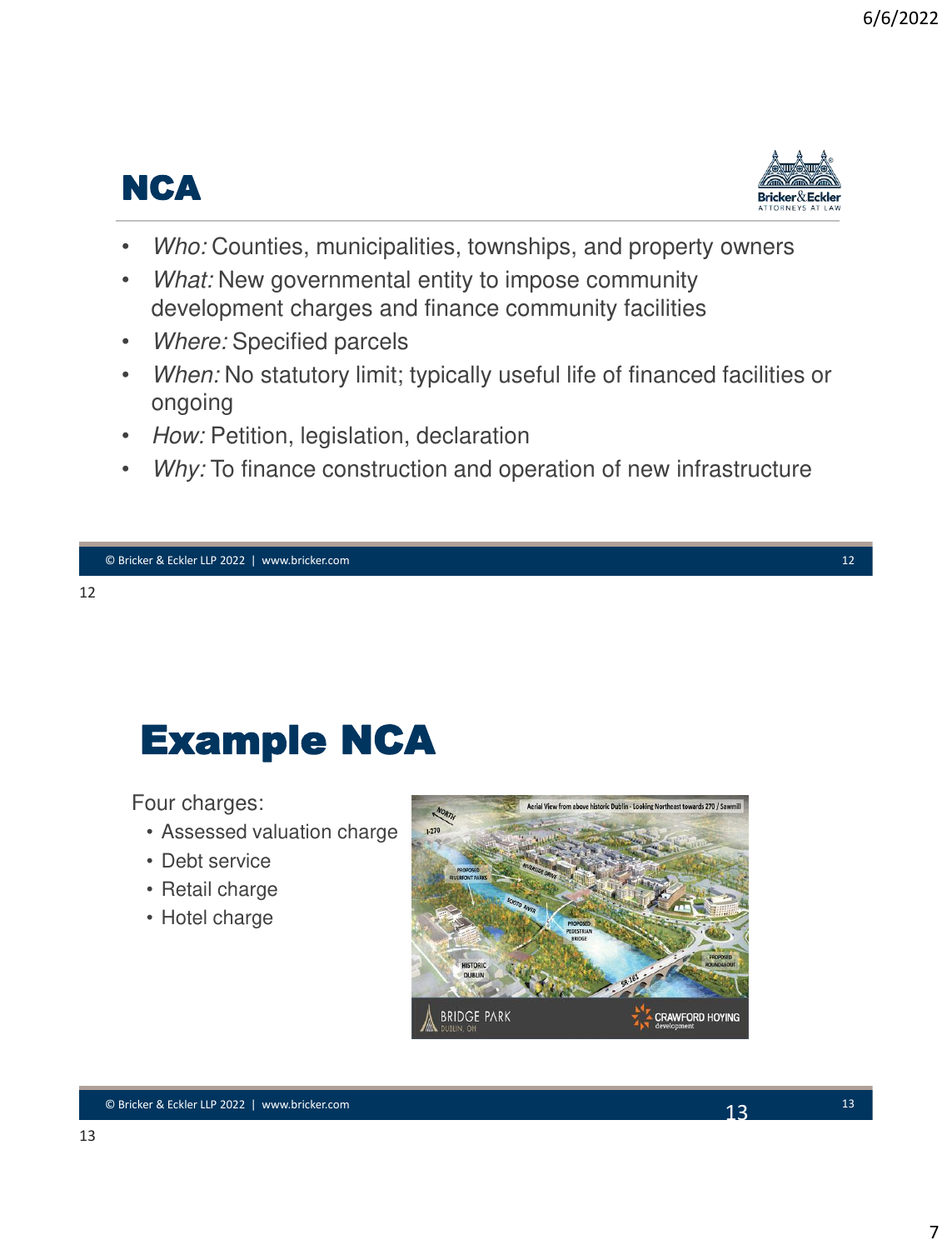

© Bricker & Eckler LLP 2022 | www.bricker.com © Bricker & Eckler LLP 2021 | www.bricker.com 14





- *Who:* Property owner, local government, lender
- *What:* Impose additional tax item for energy improvements
- *Where:* Site of project
- *When:* Useful life of improvements
- *How:* Property owner petition, legislation, financing agreements
- *Why:* Beneficial financing (often mezzanine) for energy components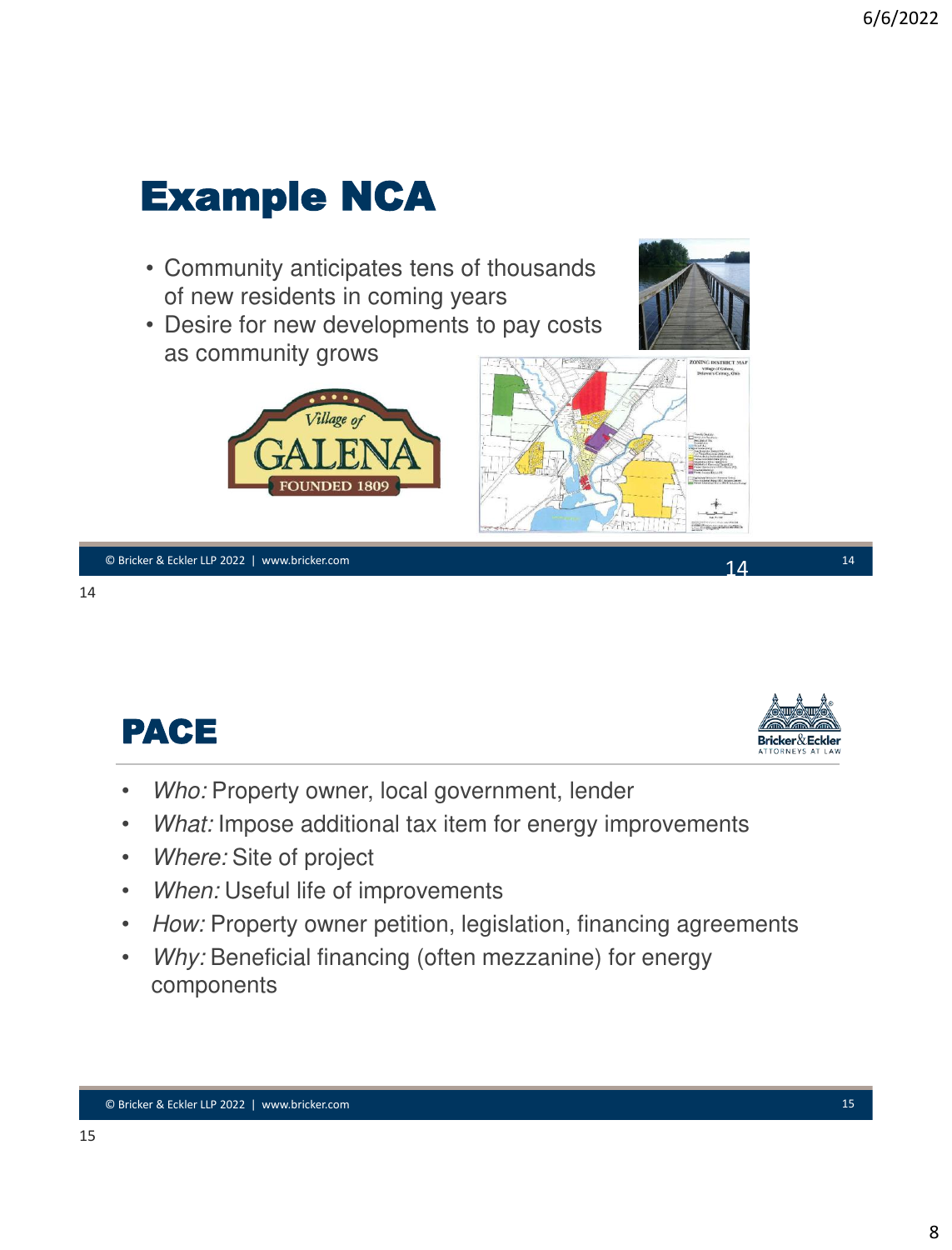# **Delco Lofts Project – Dayton, Ohio**

Example PACE

- Urban redevelopment project in Dayton
- Historic industrial manufacturing building
- 134 market rate apartments, parking, amenities, and first-floor retail
- Lighting, windows, HVAC, insulation, thermostats/controls

16

17

(Ports)

- *Who:* Existing port authorities and property owners (or, city or county)
- *What:* Provide sales tax abatement and financing for new public or private projects
- *Where:* Specified project sites
- *When:* During construction period; useful life of project
- *How:* Issuance of bonds; capital lease establishment
- Why: To reduce construction costs and provide financing for public or private improvements





Bricker $\&$ Eckler

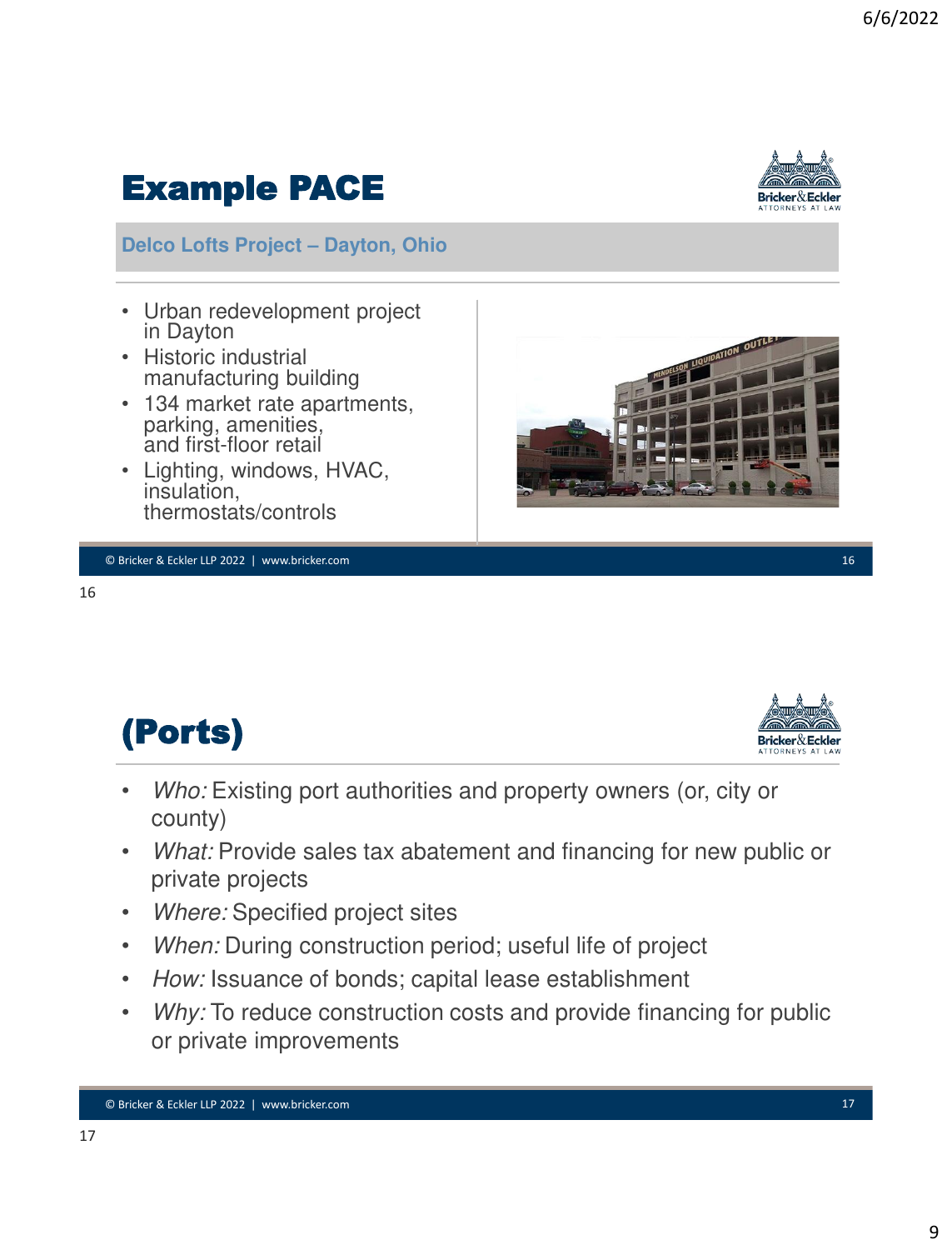### Example Port Project

- Development of greenfield site with signature development features
- Infrastructure challenges
- Dayton-Montgomery County Port Authority / City of Centerville / Montgomery County / Randall Residence NCA



© Bricker & Eckler LLP 2022 | www.bricker.com © Bricker & Eckler LLP 2021 | www.bricker.com 18

18

## SA/Special Assessment



- *Who:* Cities, counties, townships, and property owners
- *What:* Create additional tax item to finance infrastructure
- *Where:* Specified parcels
- *When:* Generally the useful life of the improvements
- *How:* Petition, agreements (sometimes), and legislation
- *Why:* So that benefitting property owners can pay costs of new public infrastructure improvements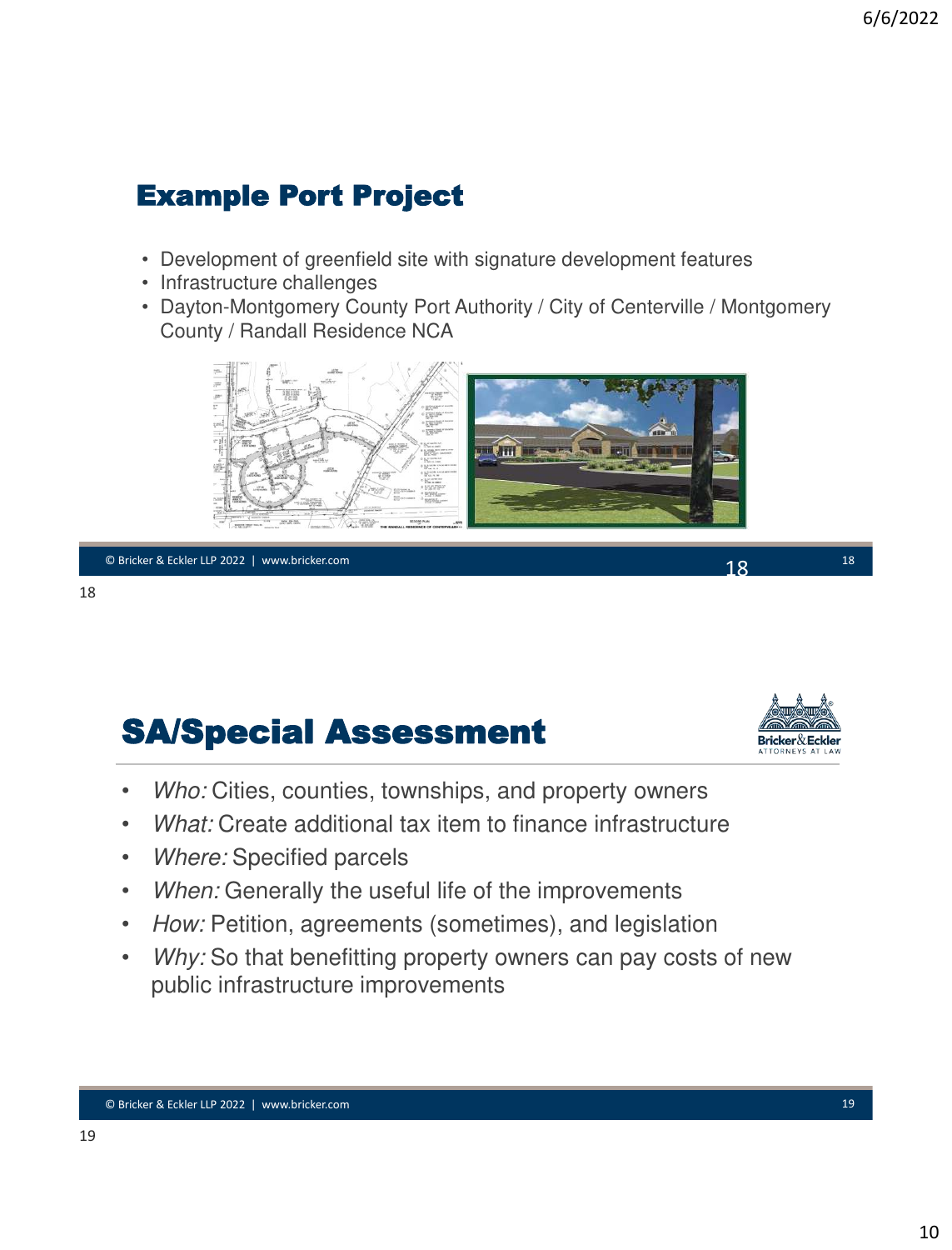# Example Special Assessment

- Mixed-use commercial, hotel, and retail development
- Inadequate parking in neighborhood
- Public parking garage
- Parking garage revenue backed by special assessment
- CFCFA lease of commercial facility



© Bricker & Eckler LLP 2022 | www.bricker.com © Bricker & Eckler LLP 2021 | www.bricker.com 20

20

TIF



- *Who:* Counties, municipalities, townships, property owners
- *What:* Diversion of new property tax revenue for specified improvements (typically public infrastructure)
- *Where:* Specified parcels or a district within the TIFing jurisdicition
- *When:* Varies; 10/75; 30/100; non-school
- *How:* Legislation of the TIFing jurisdiction and agreements with property owners in certain cases
- *Why:* Financing infrastructure needed in connection with growth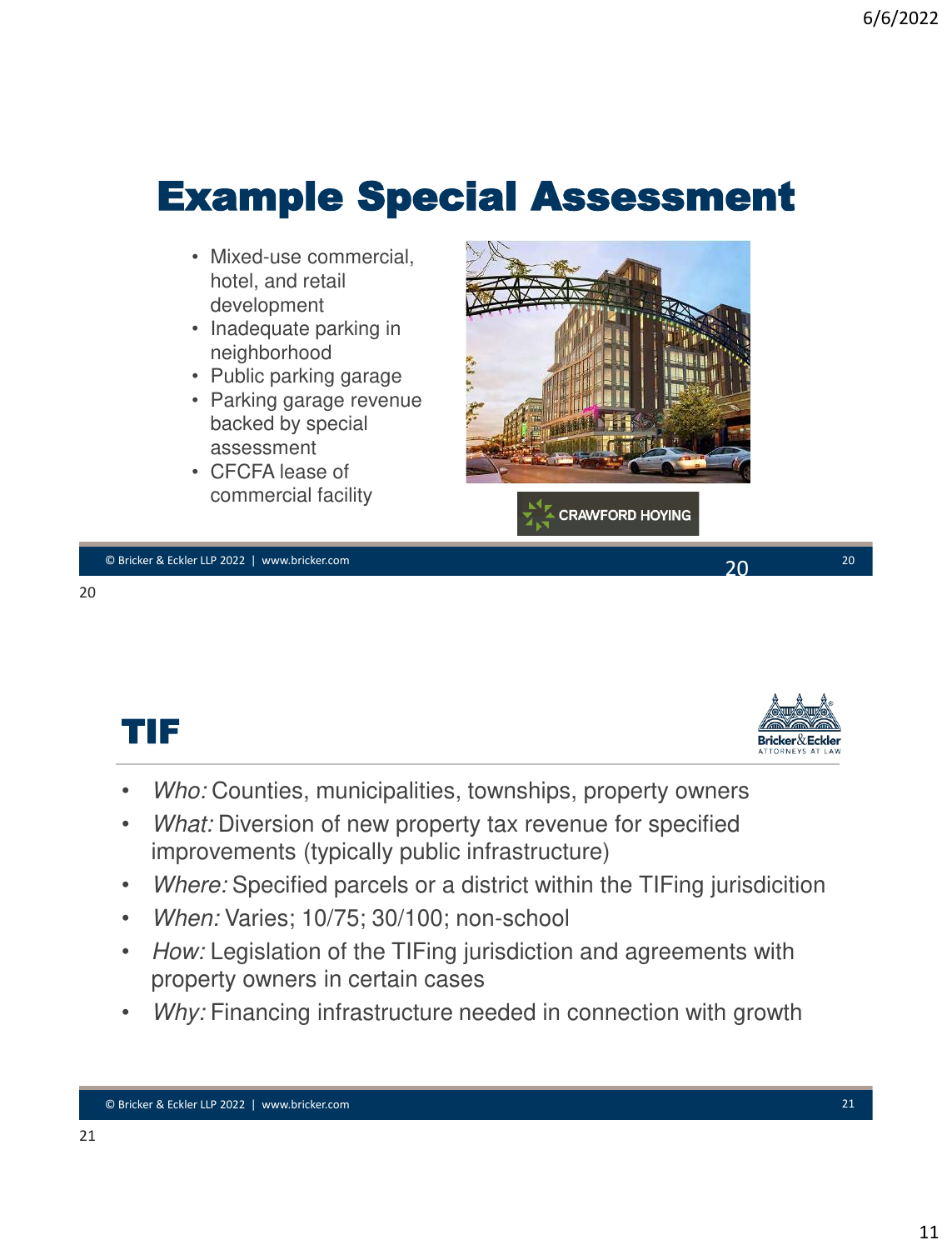## Example TIF



Bricker & Eckler

- City of Lakewood .41
- Affordability component
- Address new housing shortage
- Increase tax base
- Enhance City gateway



## Resource: DevelopOhio Toolkit

- *DevelopOhio* blog's free resource:
	- Economic Incentives Toolkit
- First written in 2011
- User-friendly by design
	- Desk reference guide for "greenhorns" to experienced economic developers

https://www.bricker.com/resource-center/develop-ohio/key-resources/resource/econo